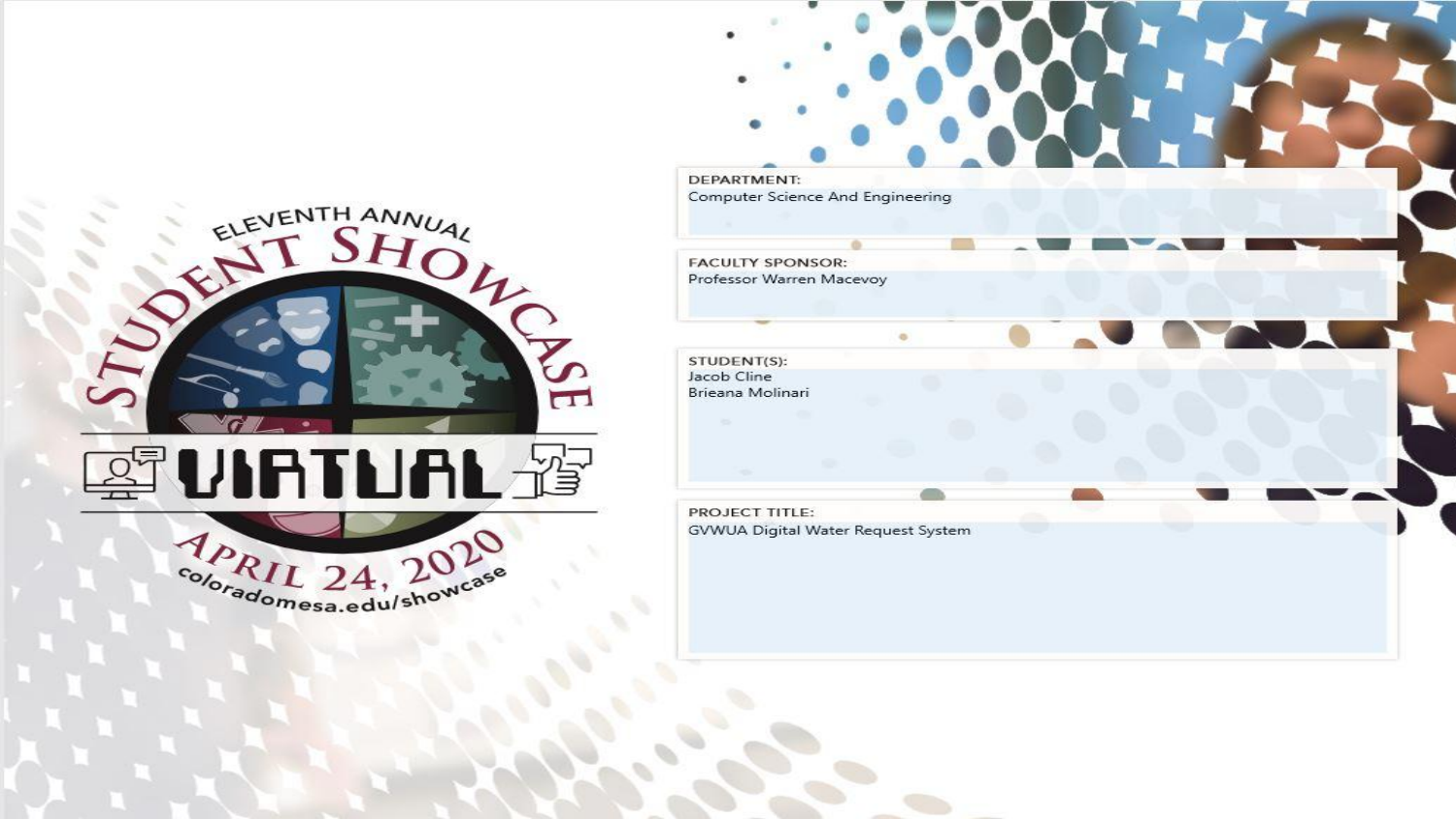# **GVWUA Digital Water Request System**

Jacob Cline & Brieana Molinari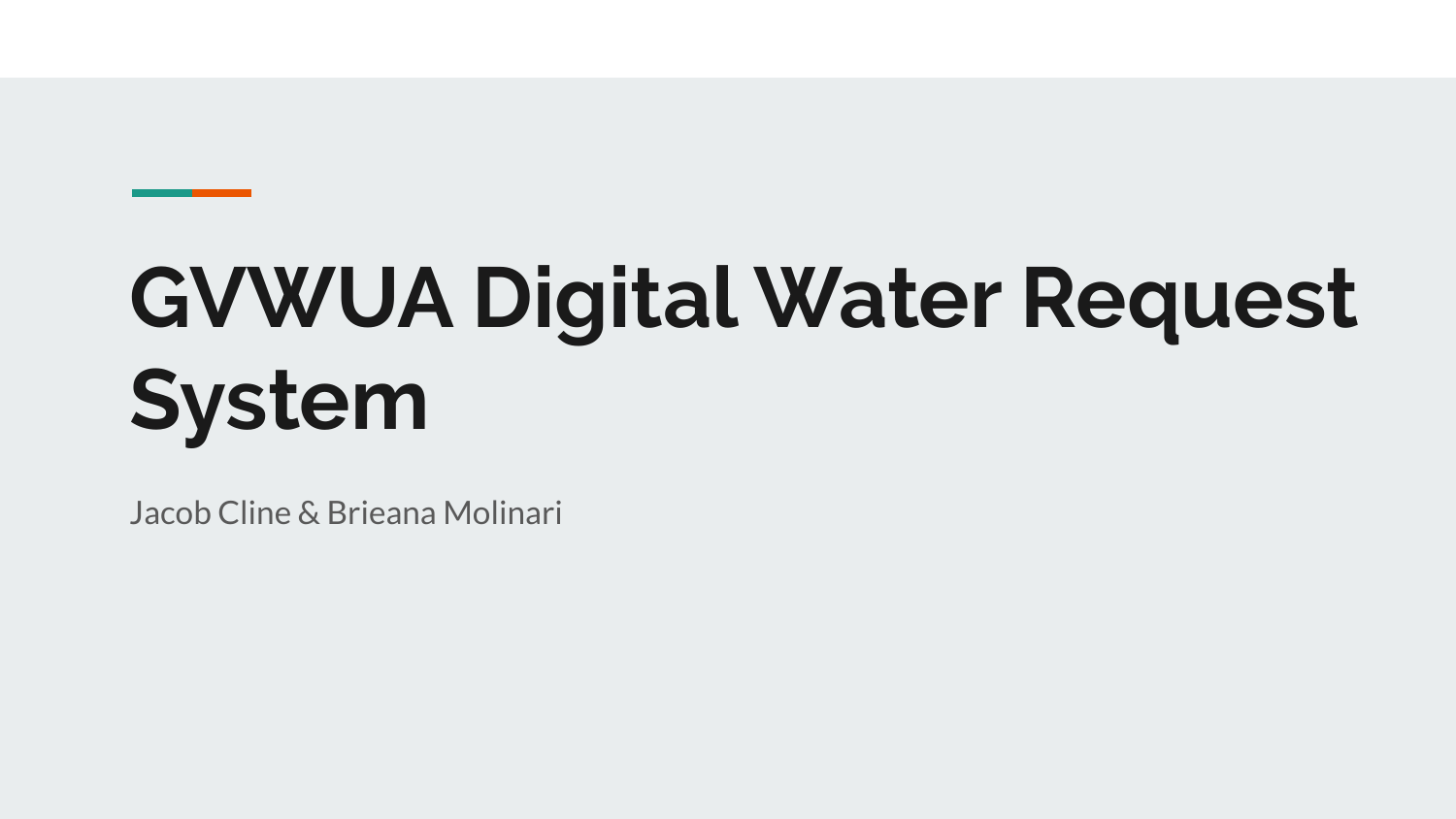# **Team Introduction**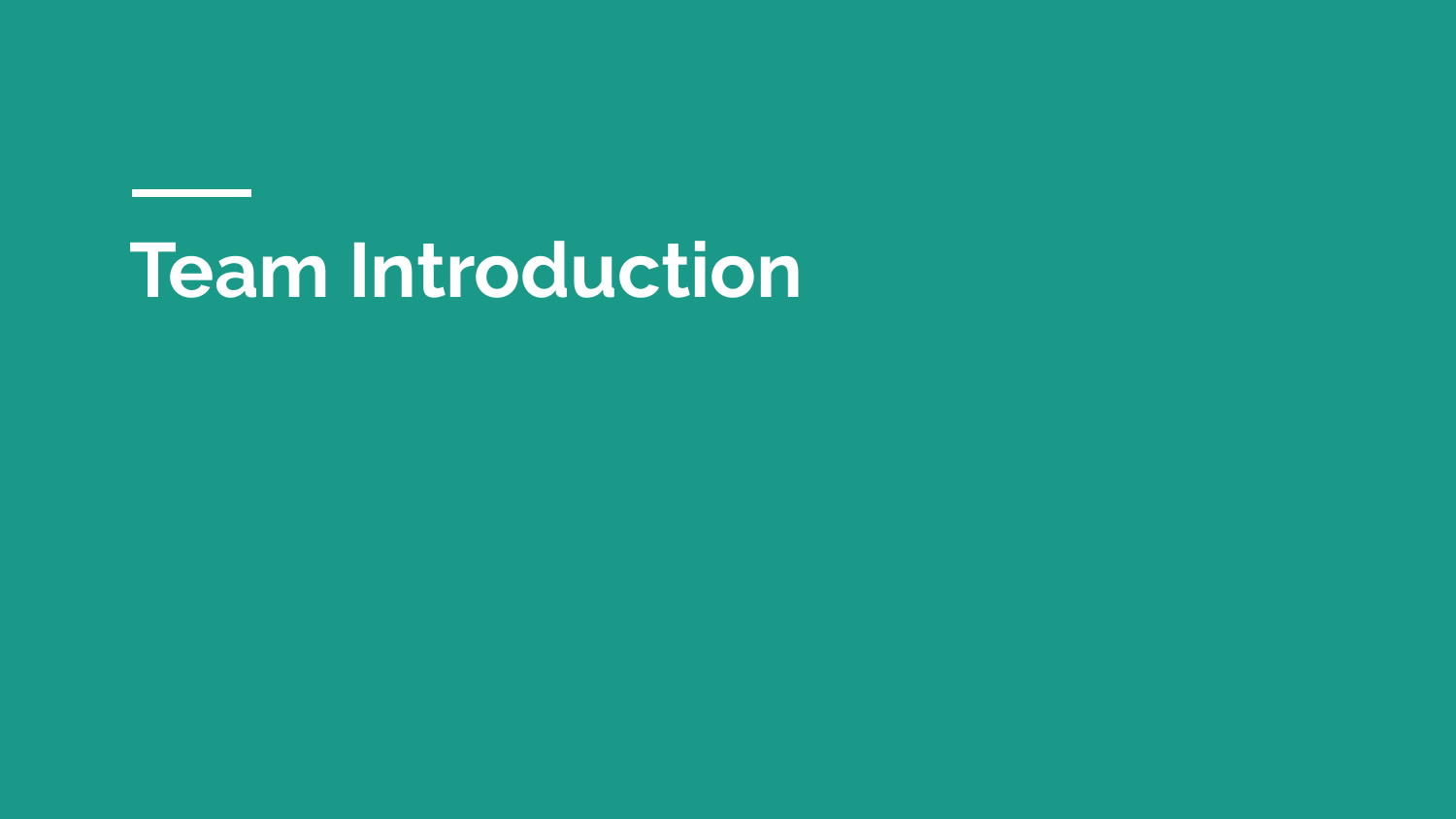# **Definitions**

GVWUA : Grand Valley Water Users Association

Water User: A person who uses irrigation water for crops or personal land

Lateral: A waterway that stems from the main distribution point

TurnOut: A smaller waterway that comes off a lateral and feeds water to a specific location

Ditch Rider: Someone who collects water requests from water users and communicates the information back to the GVWUA office and operations manager

Ride: A section of land that a specific ditch rider is responsible for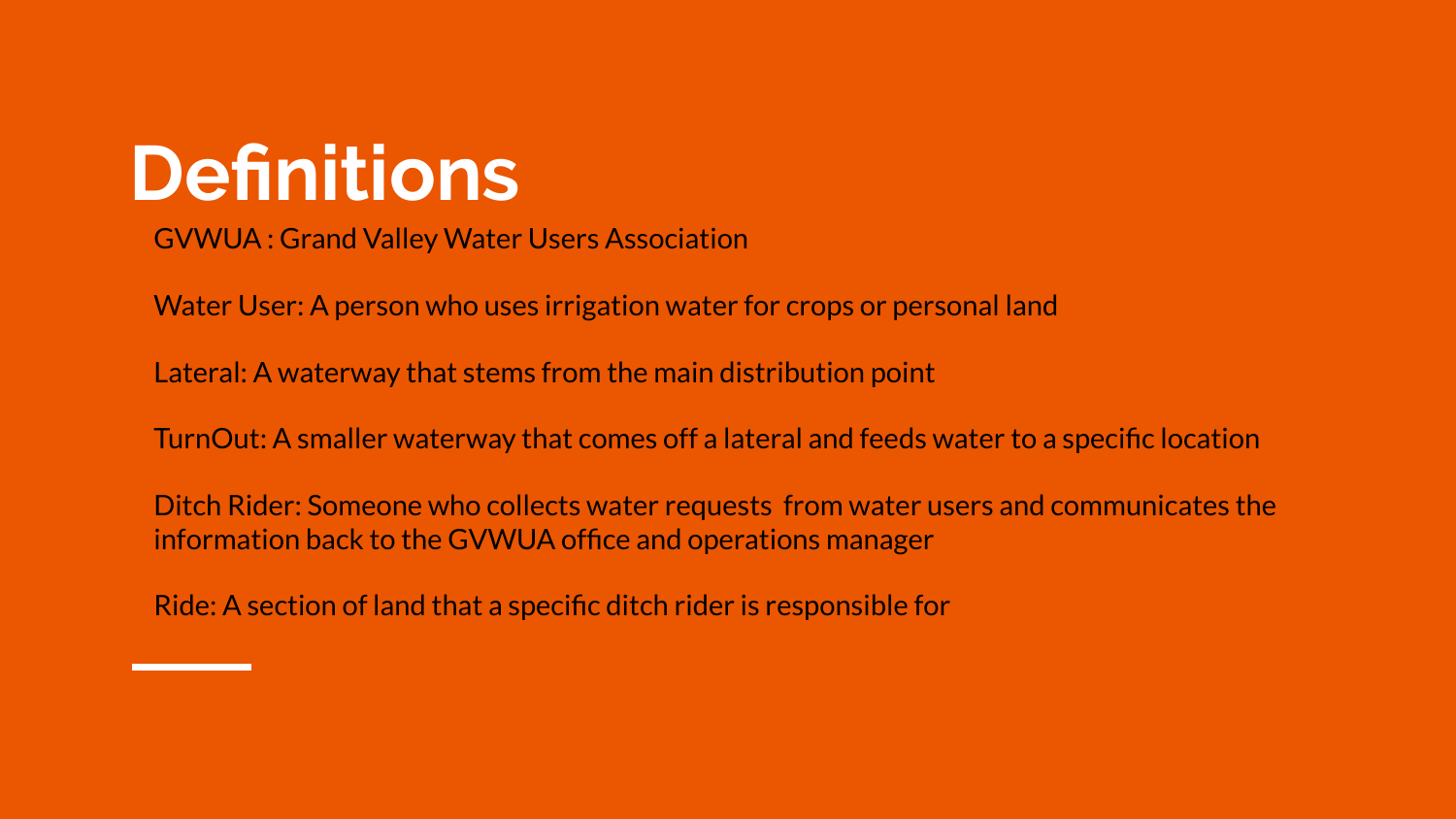#### **The Problem**

The Grand Valley Water Users Association (GVWUA) regulates one of Colorado's most vital resources: water.

They provide irrigation water to 23,500 acres and thousands of clients here in the Grand Valley.

Currently, when a client needs to make a request for more or less water they fill out a paper card. They must then travel to one of the drop box locations to make sure it is received and acknowledged.

Unfortunately, too often something will come up and the client is unable to make it to the dropbox or they lose their request card.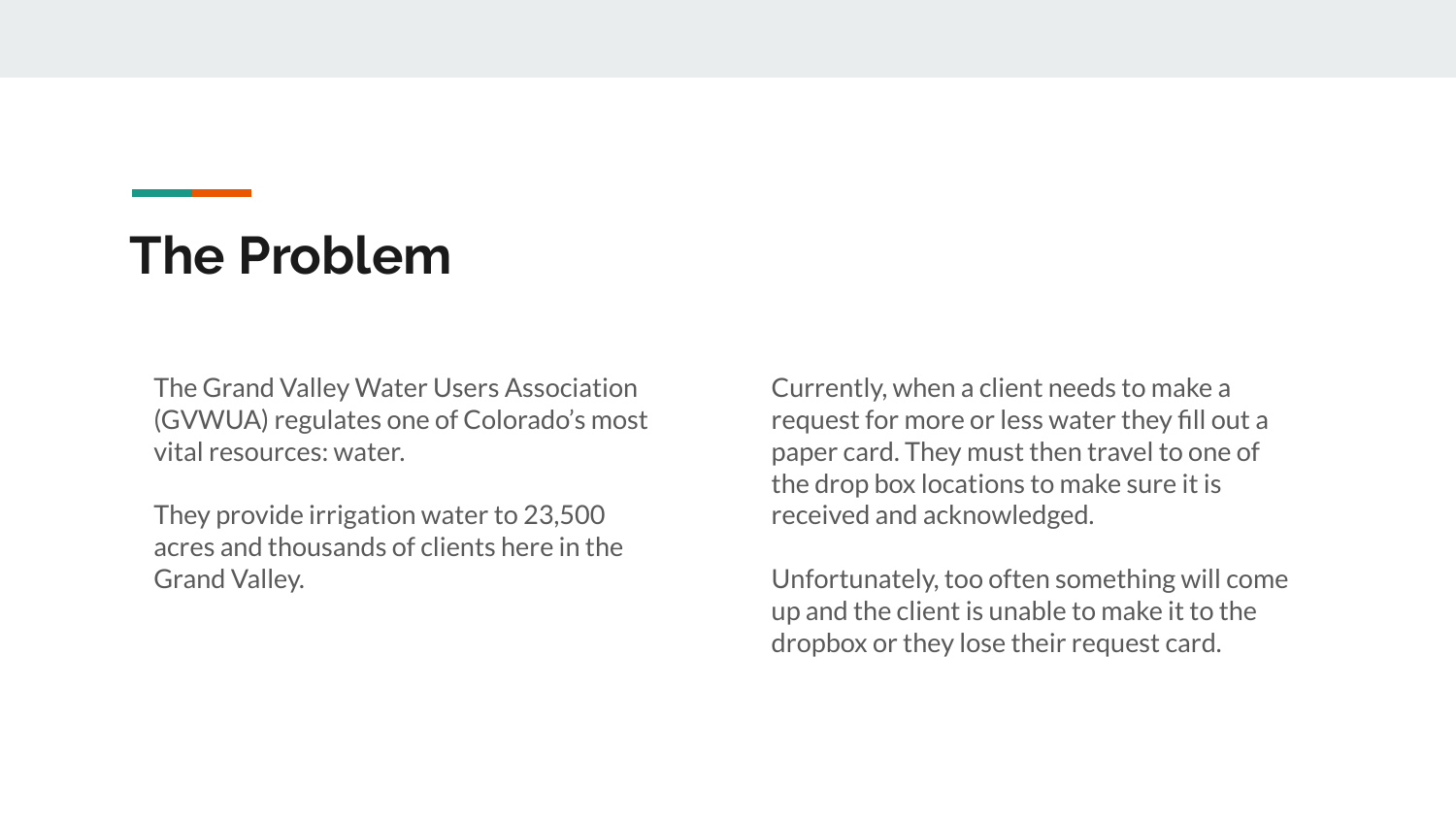| <b>GIVE TWO DAY'S NOTICE</b><br>METER READING | Turn on<br>Change | SECOND-FEET<br>To<br>From | DATE | <b>LATERAL</b> | TURN-OUT NO. |  |  | <b>GVWUA's current</b><br>water request card |  |
|-----------------------------------------------|-------------------|---------------------------|------|----------------|--------------|--|--|----------------------------------------------|--|
|                                               |                   |                           |      |                |              |  |  |                                              |  |
|                                               |                   |                           |      |                |              |  |  |                                              |  |
|                                               | Turn off          |                           |      |                |              |  |  |                                              |  |

GVWUA balances water supply and demand for water users living in the green district highlighted on this map.



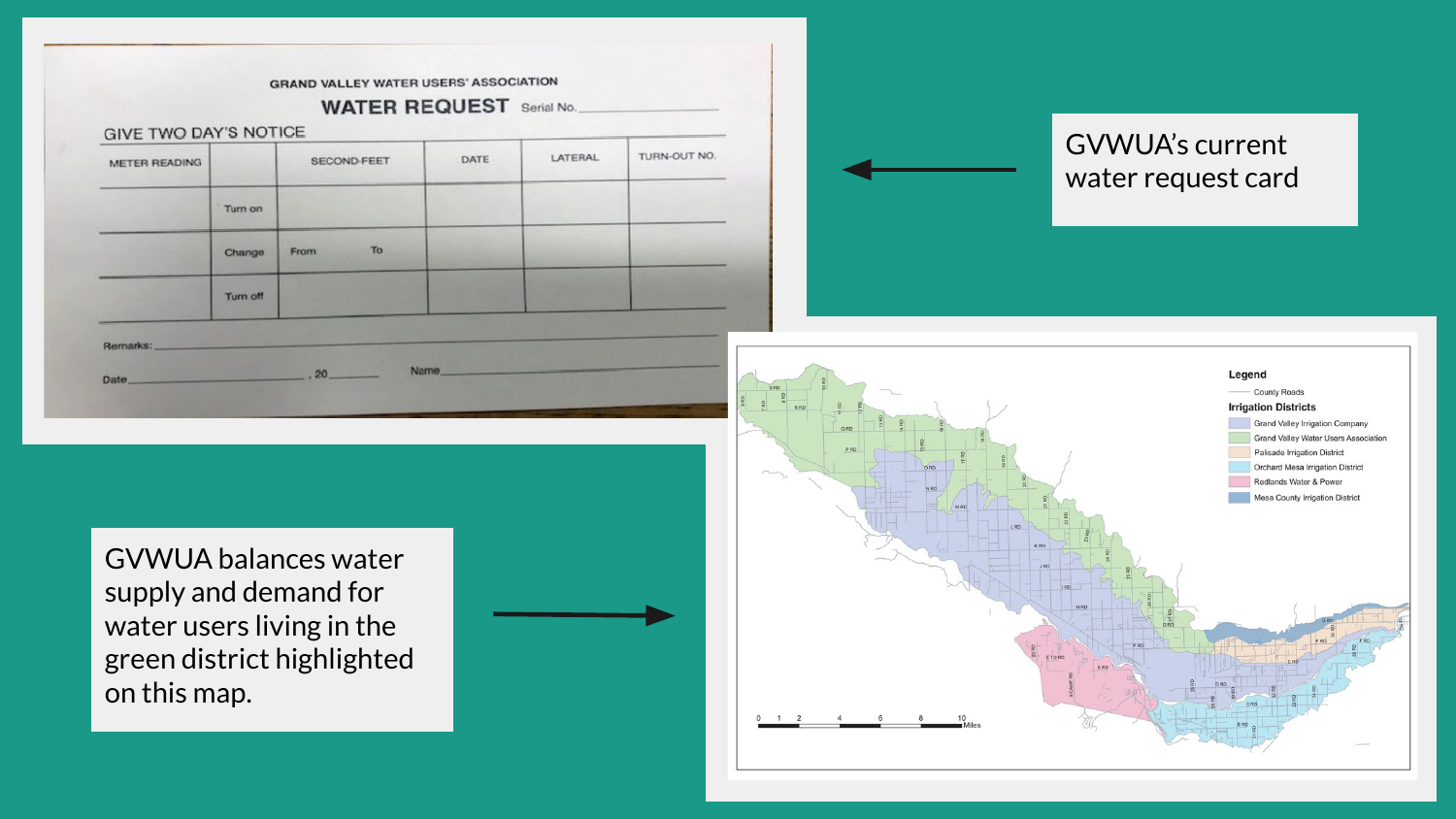### **Making The Leap**

In order to help provide a faster and more secure method for GVWUA's clients to submit their water requests the company has decided to go digital.

By transitioning to an online system, the GVWUA will receive more accurate data with regard to their clients' needs.

Also, the water users will never have to worry about traveling to a drop box location or loosing their request cards again.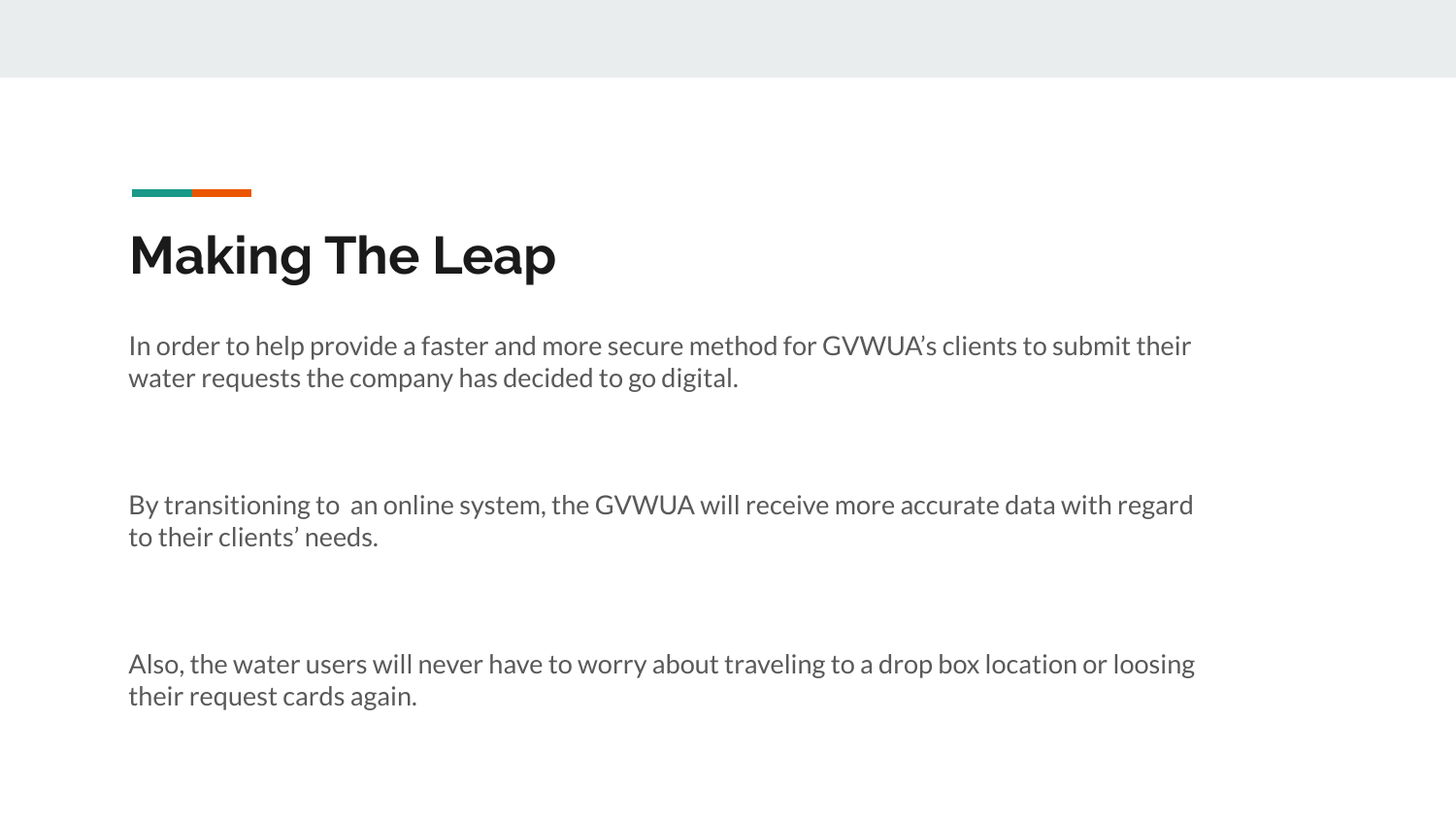#### **Requirements**

- A client facing interface that is accessible to different kinds of devices
	- Apple/Android
	- Windows/MacOS
- An easy to fill out digital form that still resembles the current analog paper cards
- A database to organize and save the information from the water requests
- An interface that is accessible to the ditch riders and office staff of GVWUA that allows for the retrieval of the water request data
- System needs to reliably function in areas that have low internet or cell signals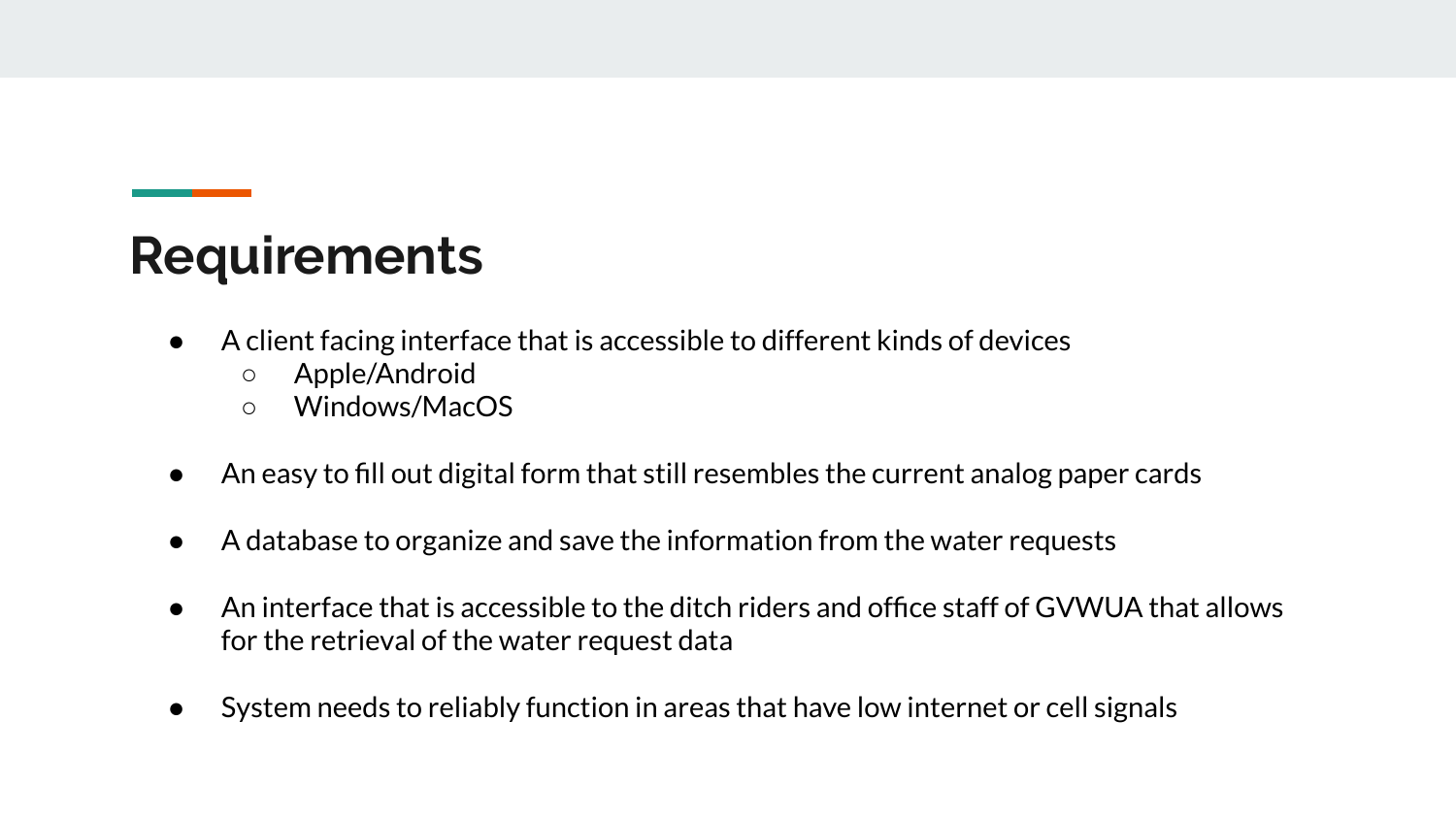### **Design**

- The system lives online
- Mobile device friendly
- Easy to use due to resemblance of current request cards
- Simple yet functional
- Submission review
- Peace of mind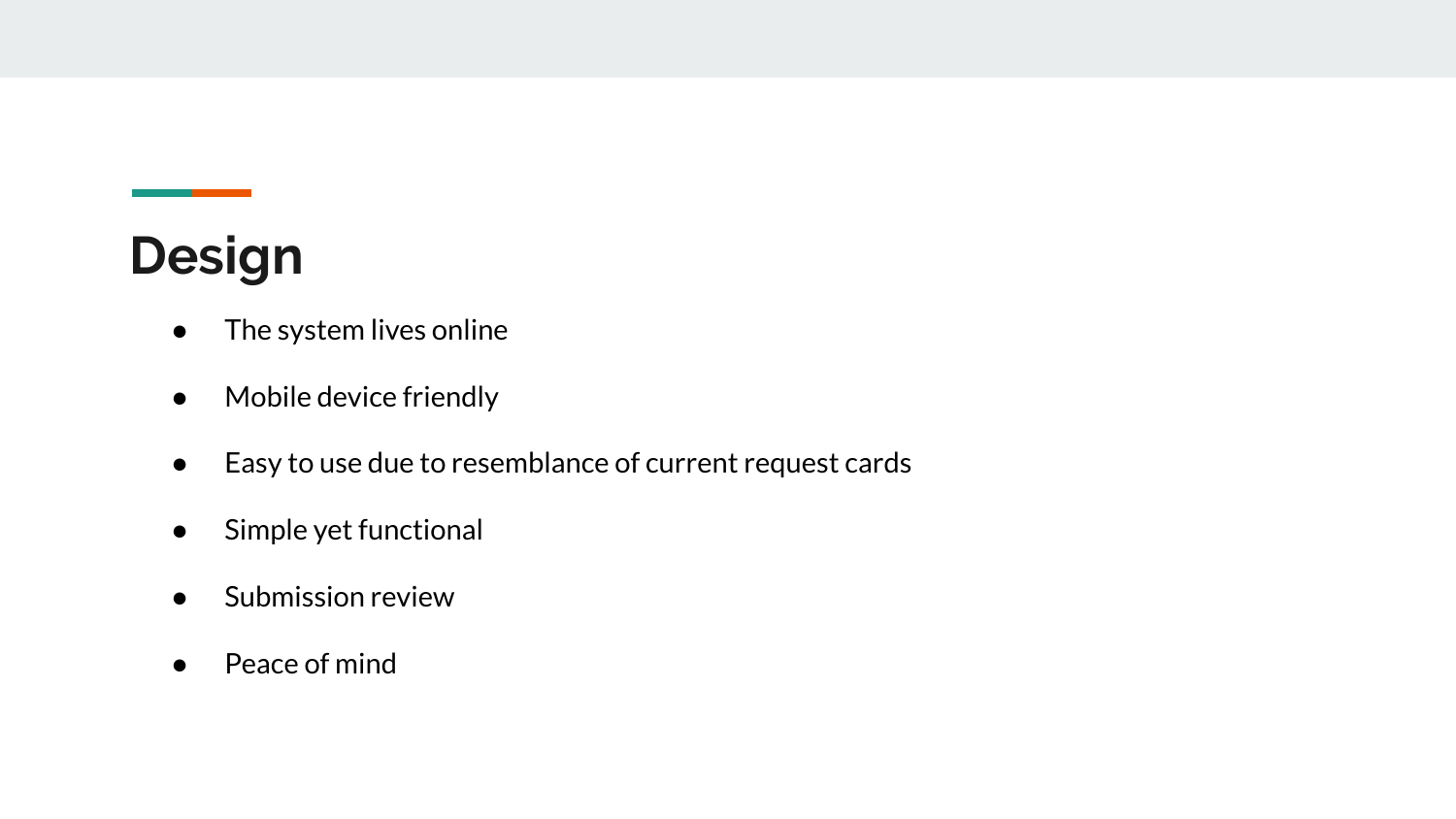### **Testing**

- Form validation
- Sample inputs using real data
- Mobile device vs desktop versions
- Outdoors and lighting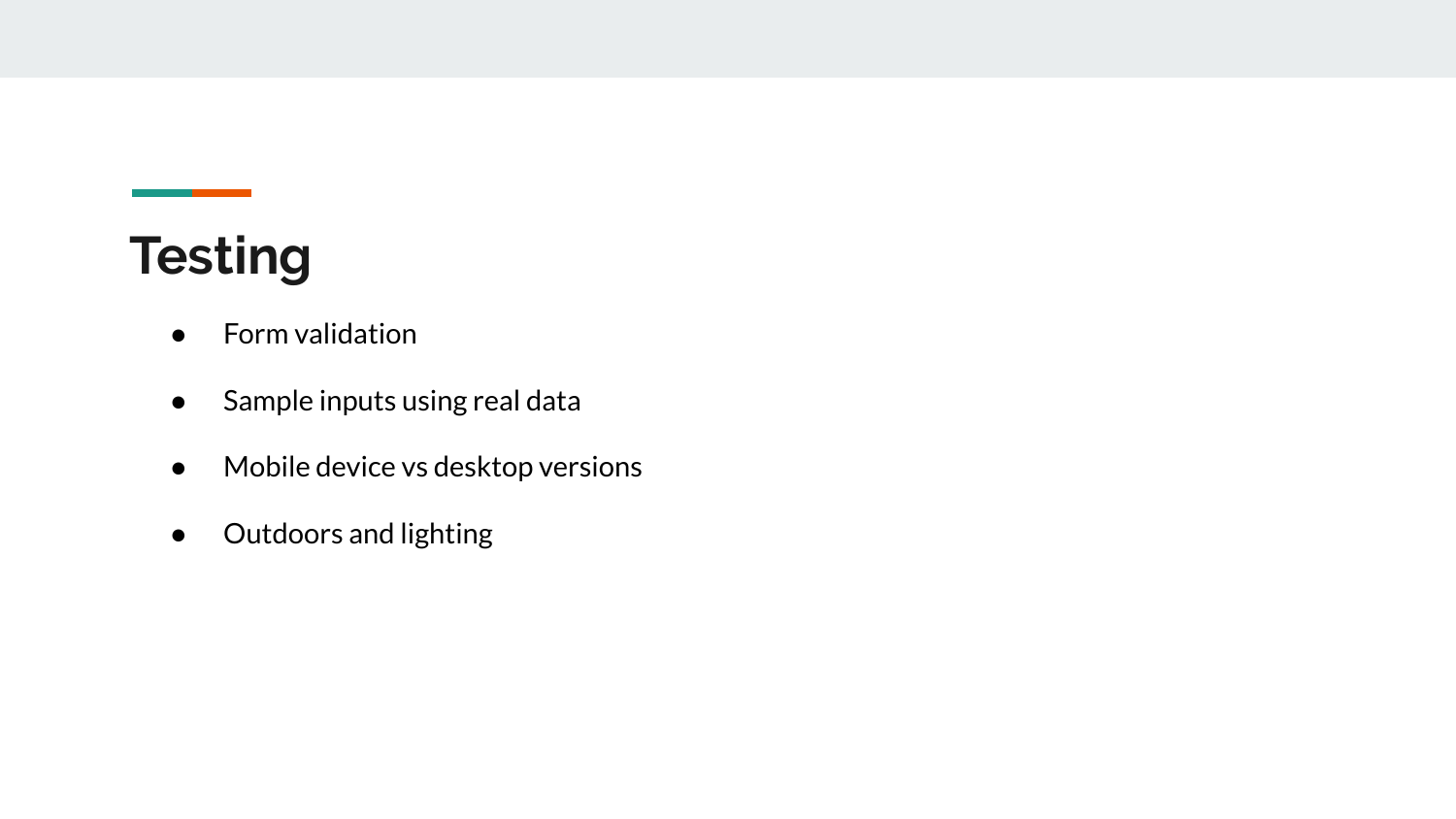## **Code & Demo**